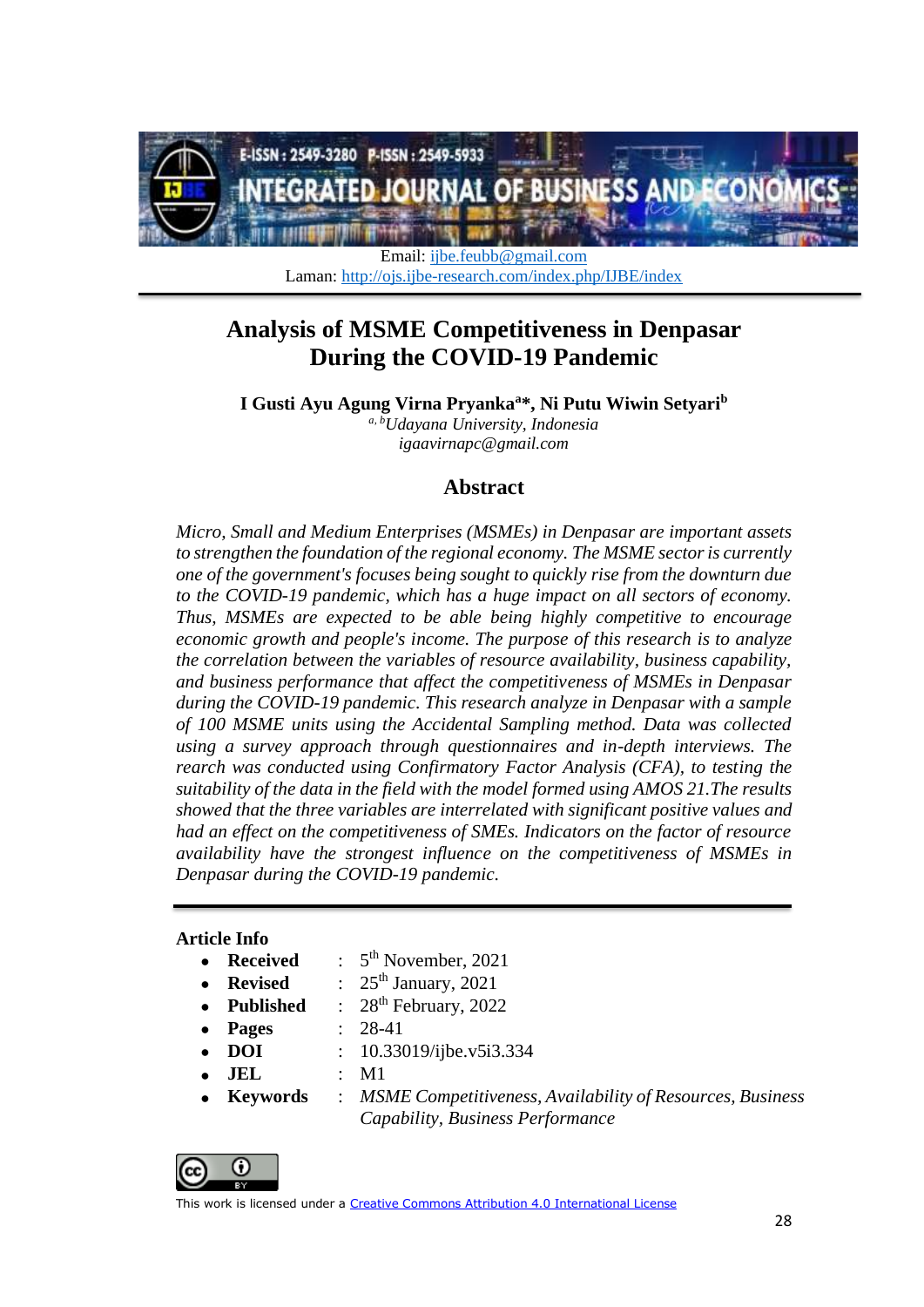## **1. Introduction**

Micro, Small and Medium Enterprises (MSMEs) are one of the leading driving forces in economic development (Sedyastuti, 2018). MSMEs are one of the driving forces for Indonesia's economic growth. In Indonesia, MSMEs have a strategic role in development, as indicated in the National Long-Term Development Plan (RPJPN) 2005-2025 which is stated to strengthen the nation's competitiveness. However, currently in Indonesia, the Province of Bali is one of the provinces whose economy has been severely affected by the COVID-19 pandemic. The COVID-19 pandemic has indeed caused severe paralysis in the economic sectors of the infected countries (Rincón-Aznar et al, 2020; Grima et al., 2020).

The COVID-19 pandemic has caused economic instability, especially for MSME actors who have experienced a direct impact in the form of a decrease in sales turnover due to the government's appeal to implement PSBB or PPKM so that many MSMEs have to stop temporarily (Prawoto et al, 2020). In general, the Balinese economy is feeling the impact of the COVID-19 pandemic, which can be seen from the large number of MSME players in table 1.

| <b>Lable 1. Number of Siviles Affected by CO VID-17 in Dan I Fovince</b> |                     |                               |  |
|--------------------------------------------------------------------------|---------------------|-------------------------------|--|
| No.                                                                      | <b>Country/City</b> | <b>Number of SMEs (units)</b> |  |
|                                                                          | Denpasar            | 4.445                         |  |
| 2                                                                        | Karangasem          | 4.338                         |  |
| 3                                                                        | Klungkung           | 3.617                         |  |
| 4                                                                        | Bangli              | 2.464                         |  |
| 5                                                                        | Jembrana            | 1.064                         |  |
| 6                                                                        | Tabanan             | 1.011                         |  |
|                                                                          | <b>Badung</b>       | 509                           |  |
| 8                                                                        | Gianyar             | 401                           |  |
| 9                                                                        | Buleleng            | 113                           |  |
|                                                                          | Amount              | 17,962                        |  |

**Table 1. Number of SMEs Affected by COVID-19 in Bali Province**

*Source: Bali Province Cooperatives and SMEs Office, 2020*

Based on Table 1, the number of MSMEs affected by COVID-19 has reached 17,962 units, with the most dominant position being in Denpasar City as many as 4,445 units. Denpasar City is one of the areas in Bali Province which has a fairly high number and development of MSMEs every year. The MSME sector is currently one of the government's focuses to seek to immediately rise from adversity due to the COVID-19 pandemic by prioritizing its potential. This is because the sector that has been able to become a buffer against the economic crisis has actually become one of the sectors most severely affected.

The Ministry of Cooperatives and SMEs (2014), stated that MSMEs are able to absorb 97 percent of the total workforce in Indonesia. However, this high contribution of MSMEs has not made MSMEs in Indonesia have high competitiveness. It can be seen from the performance of MSMEs in general experiencing obstacles in various aspects, namely technology, human resources, institutional, managerial, promotion, and capital (Bappenas, 2014). These factors are determinants of the competitiveness of SMEs. The concept of competitiveness

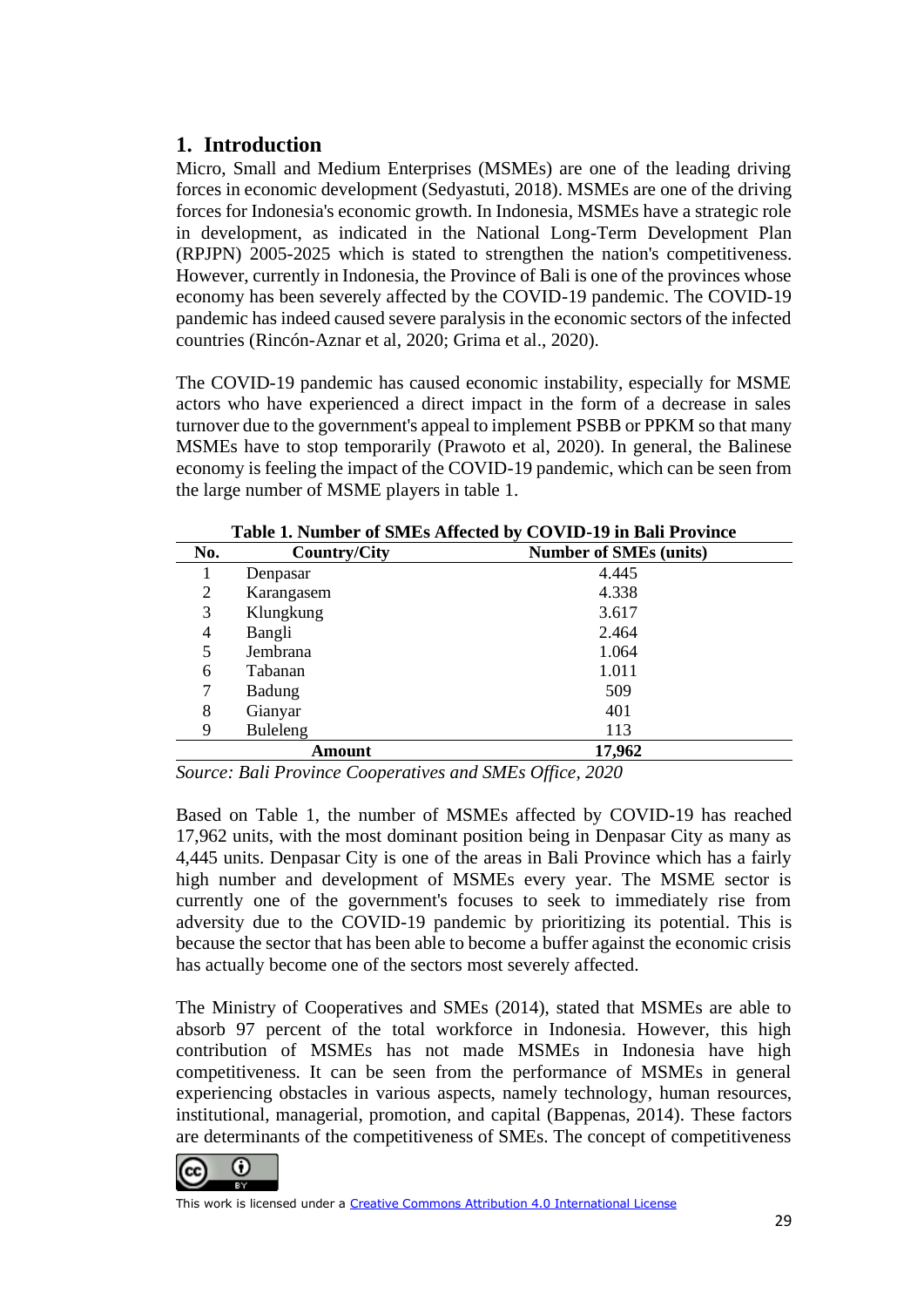has become very popular and has become a common language used at the business/economic level and related research. The concept of competitiveness is generally used to show the position or superiority of a region, country, institution, company, sector/business field, individual, and commodity compared to similar subjects. The diversity of competitiveness subjects causes there is no single indicator that can be used in general to measure competitiveness (Markovics, 2005).

Specifically with regard to MSMEs, the most significant research results on the competitiveness of MSMEs were carried out by Man, Lau & Chan (2002) which combined the concepts of competitiveness and entrepreneurial competence. The results show that the MSME competitiveness model needs to consider the three dimensions of competitiveness as conceptualized by Buckley et al. (1988) namely potential, process, and performance.The purpose of research is to analyze the relationship between the variables of resource availability, business capability, and business performance that affect the competitiveness of MSMEs in Denpasar City during the COVID-19 pandemic. Based on the explanation on the background, the formulation of the research problem is how are the variables of resource availability, business capability, and business performance related to the competitiveness of MSMEs in Denpasar City during the COVID-19 pandemic?

## **2. Literature Review**

## **Competitiveness Concept**

According to the Regulation of the Minister of National Education No. 41 of 2007 concerning process standards, defines competitiveness as the ability to show better, faster or more meaningful results. Competitiveness models in the context of companies or SMEs need to consider three dimensions of competitiveness as conceptualized by Buckley et al (1988), in Man, Lau & Chan, (2002) namely potential, process, and performance. Based on the results of the Analysis of the Competitiveness of MSMEs in Indonesia (Bappenas, 2014), it shows that the competitiveness of MSMEs in Indonesia is influenced by:

- 1) The potential/input dimension variable is the availability of resources.
- 2) The process dimension variable is business capability.
- 3) The performance/output dimension variable is business performance

## **Resource Availability**

Herustiati and Junaidi (2002), state that the availability of inputs or resources can be one of the determinants of the competitiveness of SMEs. The variable availability of business resources describes the situation or main capital owned by a business in starting its business (Bappenas, 2014). resources according to Man, et al (2002), Wiyadi (2009) and Tambunan (2008), which explain that the availability of resources can be measured from; (1) education level, (2) working capital, (3) labor, and (4) input supply.

## **Business Ability**

Lantu, et al (2016), stated that business capability is one of the main variables that shape the competitiveness of MSMEs in a province. The business capability variable describes the extent to which the business being run is capable or able to

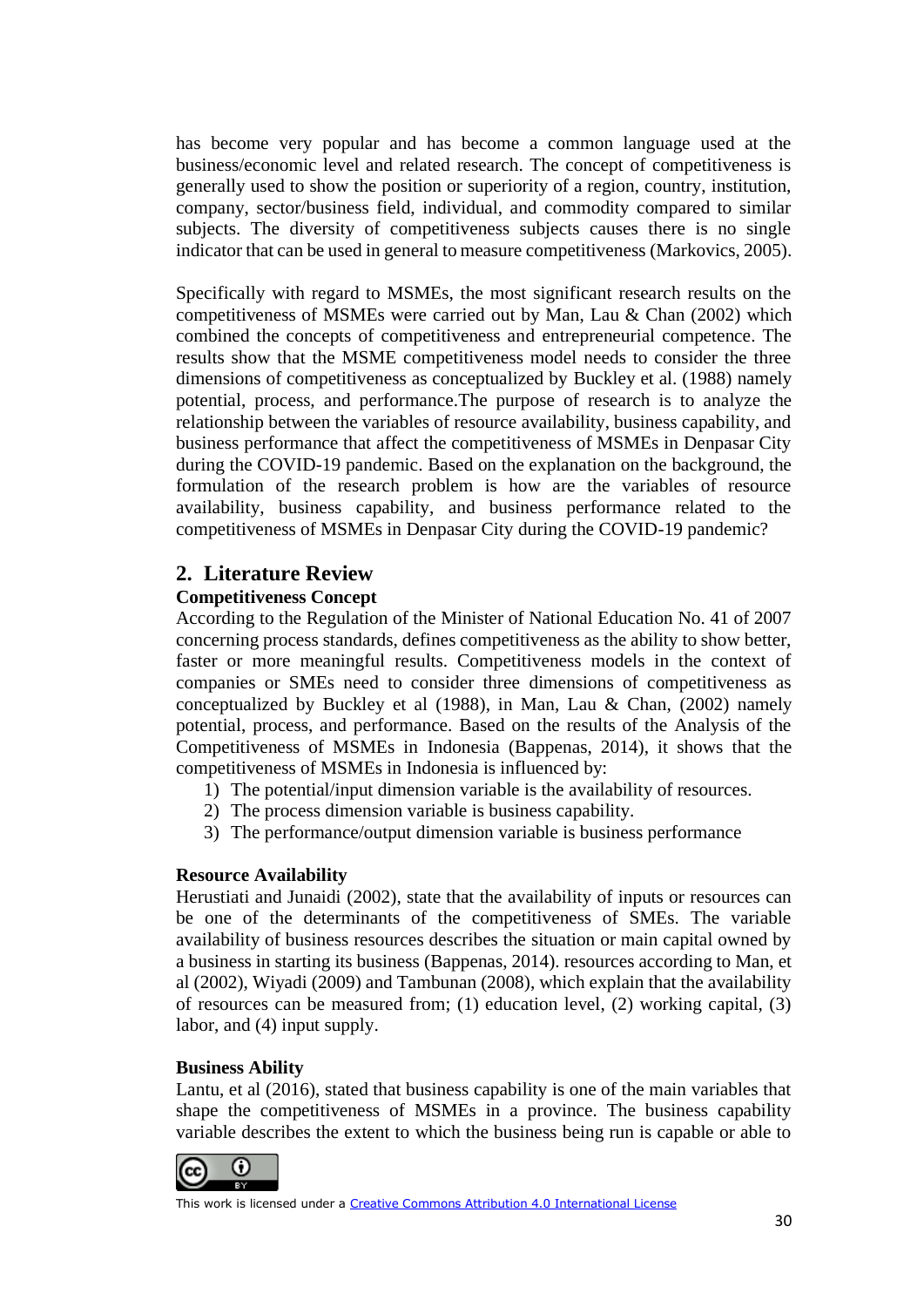manage existing business processes both from a technical and managerial perspective (Bappenas, 2014). The concept of business capability according to WEF (2001) and Bappenas (2014) which explains that the ability of a business can be measured from; (1) innovation, (2) use of technology, (3) access to financial institutions, and (4) access to partnerships.

#### **Business Performance**

According to Gal (2010), the increase in competitiveness can be measured in terms of performance. Performance variable is a measure of business performance, which consists of categories of internal performance, external performance, and business continuity (Bappenas, 2014). The concept of business performance according to Lee and Tsang (2001), Bititci, et al. (2000), Szerb (2009), Gal (2010), and Bappenas (2014) which explain that the performance of a business can be measured from; (1) business productivity, (2) business income level, and (3) business sustainability.

#### **Concept of Micro, Small and Medium Enterprises**

The definition of MSMEs according to Undang-Undang No. 20 Tahun 2008 concerning MSMEs Chapter 1 Article 1, namely: Micro-enterprises are productive businesses that owned by individuals and/or individual business entities that meet the criteria for micro-enterprises. Small business is a productive business that stands alone, which is carried out by individuals or business entities that are not subsidiaries of companies that are owned, controlled, or become part either directly or indirectly of a medium or large business that meets the criteria of a small business. Medium-sized businesses are productive economic businesses that stand alone, which are carried out by individuals or business entities that are not subsidiaries or branches of companies that are owned, controlled,

## **3. Research Methods**

This research uses an associative quantitative approach, conducted in Denpasar City in four sub-districts. The object of this research is the availability of resources, business capabilities, and business performance SMEs in Denpasar City during the COVID-19 pandemic. The data collection methods used in this study were questionnaires and in-depth interviews. The research instrument used in this study was a questionnaire or ordinal scale questionnaire. Questions on the questionnaire use a Likert Scale with a scale of 1 to 5, namely 1 to strongly disagree, 2 to disagree, 3 to moderate, 4 to agree, and 5 to strongly agree.

The population in this study were all MSME actors affected by COVID-19 in Denpasar City in 2020, which amounted to 32,026 units, so that the determination of the sample based on the Slovin formula obtained 100 MSME units with an error rate of 10%. Furthermore, taking the number of research samples in each district is determined using the Accidental Sampling method which will be analyzed using the method *Confirmatory Factor Analysis* (CFA) which is to test the suitability of the data in the field with the model formed using AMOS 21*.*This study uses 3 latent variables and 11 indicators which can be seen in Table 2.

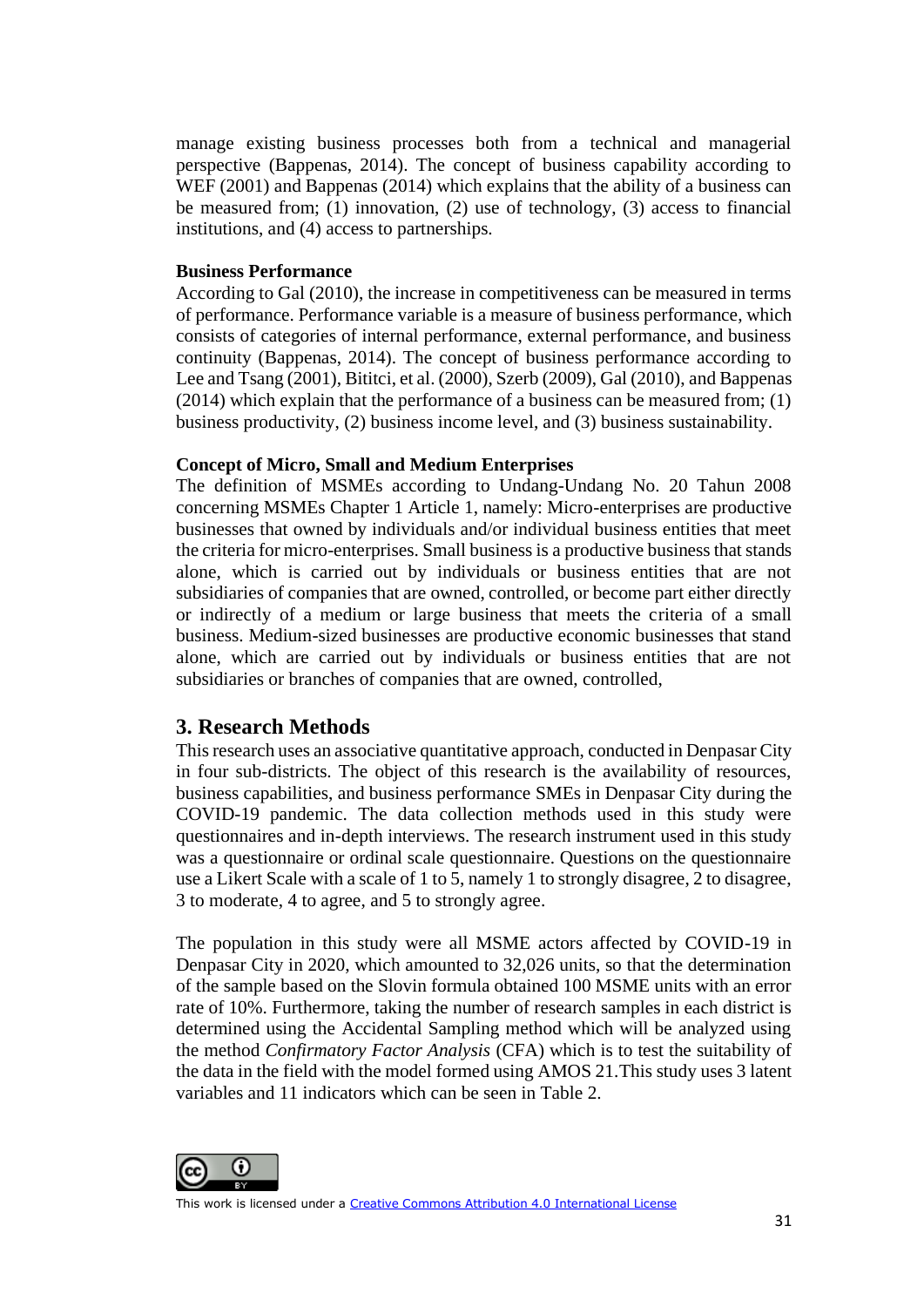| No. | <b>Latent Variable</b>     | <b>Manifest/Indicator Variables</b> |                                  | <b>Reference Source</b>                                             |  |
|-----|----------------------------|-------------------------------------|----------------------------------|---------------------------------------------------------------------|--|
| 1.  | Resource                   | 1.                                  | Education Level (KS1)            | et al $(2002)$ ;<br>Man,                                            |  |
|     | Availability (KS)          | 2.                                  | Business Capital (KS2)           | (2009);<br>Wiyadi<br>and                                            |  |
|     |                            | 3.                                  | Manpower (KS3)                   | Tambunan (2008).                                                    |  |
|     |                            | 4.                                  | Input Supply (KS4)               |                                                                     |  |
| 2.  | <b>Business Capability</b> | 1.                                  | Innovation (KU1)                 | $(2001)$ :<br>WEF<br>and                                            |  |
|     | (KU)                       | 2.                                  | Use of Technology (KU2)          | Bappenas (2014).                                                    |  |
|     |                            | 3.                                  | Access to Financial Institutions |                                                                     |  |
|     |                            |                                     | (KU3)                            |                                                                     |  |
|     |                            | 4.                                  | Partnership Access (KU4)         |                                                                     |  |
| 3.  | <b>Business</b>            | 1.                                  | Business Productivity (KJ1)      | Lee and Tsang $(2001)$ ;                                            |  |
|     | Performance (KJ)           | 2.                                  | Total Revenue (KJ2)              | Bititci, et al. (2000);                                             |  |
|     |                            | 3.                                  | Business Sustainability (KJ3)    | $(2009)$ :<br>Gal<br>Szerb<br>and Bappenas<br>$(2010)$ :<br>(2014). |  |

**Table 2. Latent Variables and Research Indicators**



**Figure 1. Confirmatory Factor Analysis Model**

## **4. Results**

#### **Characteristics of Respondents**

Respondents in this study were MSME actors in Denpasar City during the COVID-19 pandemic. This study used 100 respondents as a sample. The process of searching for data from respondents was carried out by filling out questionnaires distributed through online media. Furthermore, it will be explained in detail about the characteristics of respondents based on gender, age, latest education, type of work, line of business, business domicile, length of running the business, number of workers, initial business capital, business profits per month, and business status in Table 3.

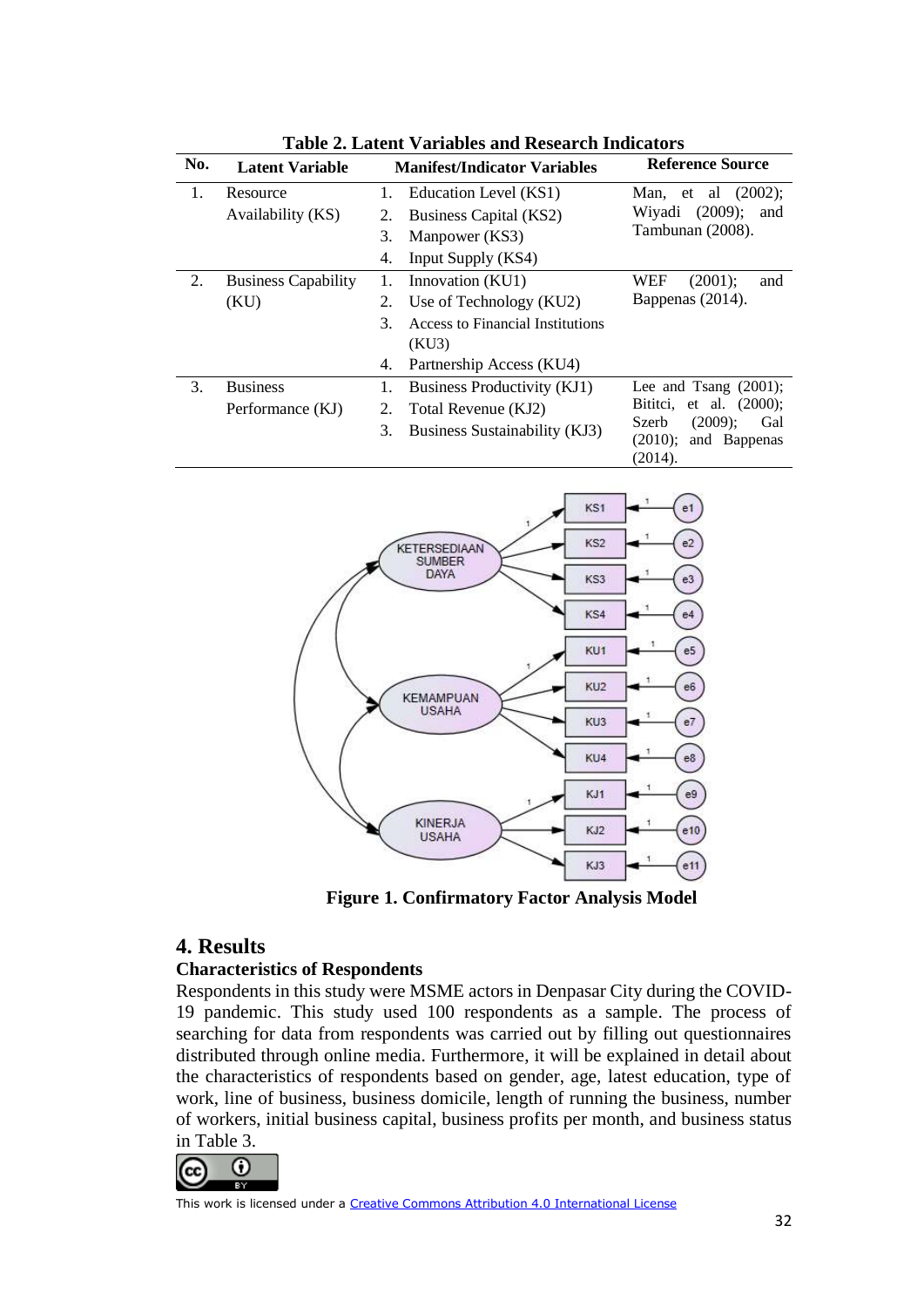| N <sub>0</sub> | Category                 |                          |                | <b>Number of Respondents</b> |  |
|----------------|--------------------------|--------------------------|----------------|------------------------------|--|
|                |                          |                          | <b>Person</b>  | Percentage                   |  |
| $\mathbf{1}$   | Gender                   | Woman                    | 63             | 63                           |  |
|                |                          | Man                      | 37             | 37                           |  |
|                |                          | <b>Amount</b>            | 100            | 100                          |  |
|                |                          | $<$ 20 years             | 3              | 3                            |  |
|                |                          | $20 - 25$ years          | 60             | 60                           |  |
| $\overline{2}$ |                          | $26 - 30$ years          | 4              | 4                            |  |
|                | Age                      | $31 - 35$ years          | 4              | 4                            |  |
|                |                          | $35 - 40$ years          | 6              | 6                            |  |
|                |                          | $>40$ years              | 23             | 23                           |  |
|                |                          | <b>Amount</b>            | 100            | 100                          |  |
|                |                          | Elementary School (SD)   | 1              | 1                            |  |
| 3              | Last education           | Junior High School (SMP) | 1              | 1                            |  |
|                |                          | High School (SMA)        | 54             | 54                           |  |
|                |                          | College                  | 44             | 44                           |  |
|                |                          | <b>Amount</b>            | 100            | <b>100</b>                   |  |
|                |                          | Does not work            | 1              | $\mathbf{1}$                 |  |
|                |                          | Student/student          | 41             | 41                           |  |
|                |                          | Government employees     | 3              | 3                            |  |
| 4              | Type of work             | Private employees        | 5              | 5                            |  |
|                |                          | Businessman              | 42             | 42                           |  |
|                |                          | Professionals            | 6              | 6                            |  |
|                |                          | Other                    | $\overline{2}$ | $\overline{2}$               |  |
|                |                          | <b>Amount</b>            | 100            | <b>100</b>                   |  |
|                |                          | Culinary                 | 41             | 41                           |  |
|                | <b>Business fields</b>   | Fashion                  | 19             | 19                           |  |
|                |                          | Automotive               | 1              | 1                            |  |
| 5              |                          | Agribusiness             | 6              | 6                            |  |
|                |                          | Education                | $\overline{2}$ | $\overline{2}$               |  |
|                |                          | Service                  | 13             | 13                           |  |
|                |                          | Other                    | 18             | 18                           |  |
|                |                          | <b>Amount</b>            | <b>100</b>     | <b>100</b>                   |  |
|                | <b>Business domicile</b> | North Denpasar           | 22             | 22                           |  |
| 6              |                          | South Denpasar           | 22             | 22                           |  |
|                |                          | <b>West Denpasar</b>     | 24             | 24                           |  |
|                |                          | <b>East Denpasar</b>     | 32             | 32                           |  |
|                |                          | <b>Amount</b>            | 100            | <b>100</b>                   |  |
|                |                          | $< 1$ year               | 14             | 14                           |  |
| $\overline{7}$ | Long Running             | 15 years                 | 61             | 61                           |  |
|                | <b>Business</b>          | $6 - 10$ years           | 8              | 8                            |  |
|                |                          | $> 10$ years             | 17             | 17                           |  |
|                |                          | <b>Amount</b>            | 100            | 100                          |  |
| 8              | Total manpower           | $<$ 5 people             | 84             | 84                           |  |
|                |                          | $5 - 10$ people          | 12             | 12                           |  |
|                |                          | $11 - 20$ people         | 1              | 1                            |  |
|                |                          | $21 - 50$ people         | $\overline{2}$ | $\overline{2}$               |  |
|                |                          | $> 50$ people            | 1              | 1                            |  |
|                |                          | <b>Amount</b>            | 100            | 100                          |  |

**Table 3. Characteristics of Respondents of SMEs in Denpasar**

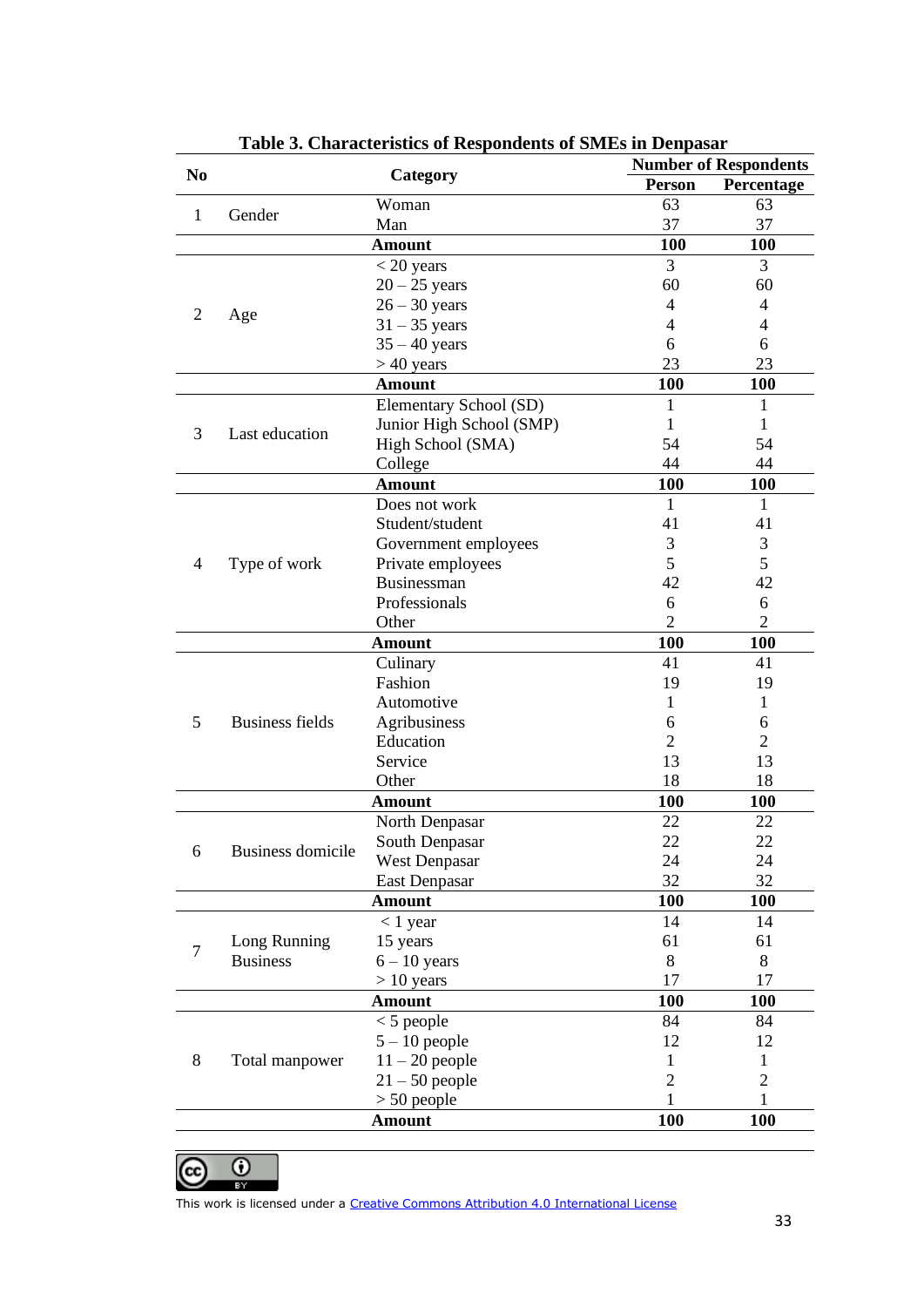|        |                                     | $<$ IDR 5,000,000                    | 40         | 40             |
|--------|-------------------------------------|--------------------------------------|------------|----------------|
|        |                                     | IDR $5,000,001 -$ IDR. 10,000,000    | 24         | 24             |
|        |                                     | IDR $10,000,001 -$ IDR. $20,000,000$ | 6          | 6              |
| 9      | Start-up Capital                    | $Rp 20,000,001 - Rp. 30,000,000$     | 8          | 8              |
|        |                                     | IDR 30,000,001 - IDR. 40,000,000     | 2          | $\overline{2}$ |
|        |                                     | IDR $40,000,001 -$ IDR. 50,000,000   |            | 4              |
|        |                                     | $>$ IDR 50,000,000                   | 16         | 16             |
|        |                                     | Amount                               | <b>100</b> | <b>100</b>     |
|        |                                     | $<$ IDR 2,000,000                    | 23         | 23             |
|        | <b>Business Profit</b><br>per month | $Rp 2,000,001 - Rp. 4,000,000$       | 39         | 39             |
|        |                                     | $Rp$ 4,000,001 – Rp. 6,000,000       | 12         | 12             |
| 10     |                                     | $Rp 6.000,001 - Rp. 8,000,000$       | 6          | 6              |
|        |                                     | $Rp 8.000,001 - Rp. 10,000,000$      | 6          | 6              |
|        |                                     | IDR 10,000,001 - IDR. 20,000,000     | 8          | 8              |
|        |                                     | $>$ Rp. 20,000,000                   | 6          | 6              |
|        |                                     | Amount                               | 100        | <b>100</b>     |
| 11     |                                     | The main job                         | 45         | 45             |
|        | <b>Business status</b>              | Side job                             | 55         | 55             |
| Amount |                                     |                                      | 100        | <b>100</b>     |
|        |                                     |                                      |            |                |

Source: Primary data processed, 2021

#### **Model Fit**

This study uses factor analysis with the software used for this research is IBM SPSS AMOS 24. Based on the results of confirmatory factor analysis using the AMOS analysis tool, it can be seen the model has values as shown in Figure 2.



## **Figure 2. Output Diagram**



This work is licensed under a [Creative Commons Attribution 4.0 International License](http://creativecommons.org/licenses/by/4.0/)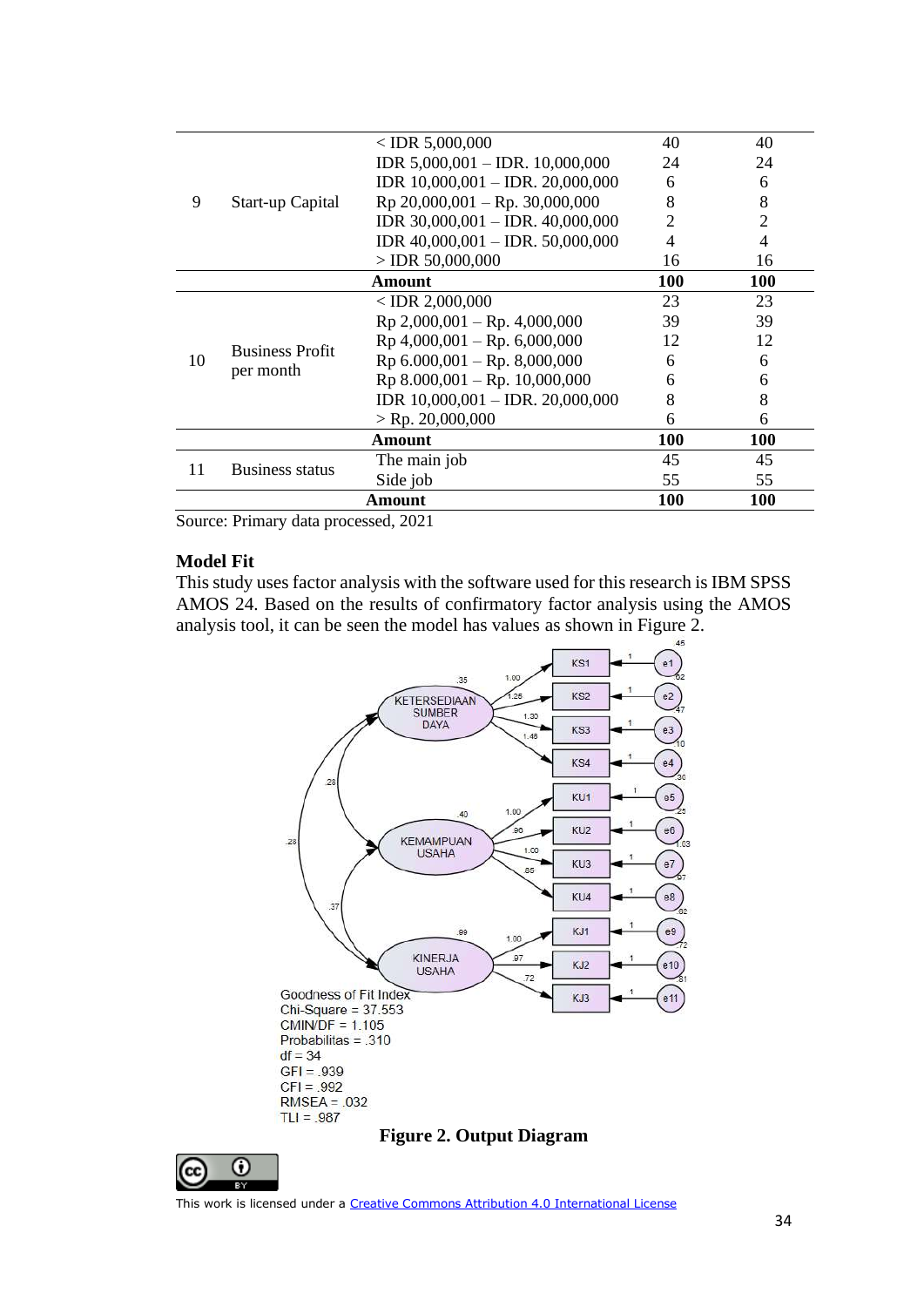In this research the fit of the model is judged from Absolute Fit Test, Incremental Fit Test, and Parsimony Fit Test shown in Table 4.

| <b>Table 4. Goodness-of Fit Statistics</b> |                             |                       |  |  |
|--------------------------------------------|-----------------------------|-----------------------|--|--|
| <b>Fit Size</b>                            | <b>Critical Value Limit</b> | <b>Output Results</b> |  |  |
| <b>1. Absolute Fit Measures</b>            |                             |                       |  |  |
| • Chi-Squares $2$ (CMIN)                   | Small, $2$ ; df             | 37,553                |  |  |
| • Probability                              | 0.05                        | 0.310                 |  |  |
| • Chi-Squares 2 Relative (CMIN/DF)         | 2.0                         | 1.105                 |  |  |
| $\bullet$ GFI                              | 0.90                        | 0.939                 |  |  |
| <b>RMSEA</b><br>$\bullet$                  | 0.08                        | 0.032                 |  |  |
| 2. Incremental Fit Measures                |                             |                       |  |  |
| $\bullet$ AGFI                             | 0.90                        | 0.906                 |  |  |
| TL J                                       | 0.95                        | 0.987                 |  |  |
| $\bullet$ NFI                              | 0.90                        | 0.946                 |  |  |
| $\bullet$ CFI                              | 0.95                        | 0.992                 |  |  |
| 3. Parsimonious Fit Measures               |                             |                       |  |  |
| $\bullet$ PNFI                             | $0 - 1.00$                  | 0.571                 |  |  |
| PGFI                                       | $0 - 1.00$                  | 0.484                 |  |  |

Source: Primary data processed, 2021

The feasibility of the model is assessed from Absolute Fit Test, Incremental Fit Test, and Parsimony Fit Test. Based on the three indices, it can be concluded that the model made is in accordance with the theory.

#### **Confirmatory Factor Analysis**

After overall (overall) a structural model can be considered fit, the next process is to see if there is a significant and close relationship between latent variables and indicators. On Table 5. there are the results show that each indicator of each latent variable is above 0.5, which means that all indicators can explain the existing construct.

| <b>Table 5. Outer Model Measurement</b> |                          |                                             |                                        |  |
|-----------------------------------------|--------------------------|---------------------------------------------|----------------------------------------|--|
|                                         | Loading<br><b>Factor</b> | <b>Average Variance</b><br><b>Extracted</b> | <b>Construct</b><br><b>Reliability</b> |  |
| Education Level (KS1)                   | 0.704                    | 60%                                         | 0.85                                   |  |
| Business Capital (KS2)                  | 0.709                    |                                             |                                        |  |
| Manpower (KS3)                          | 0.734                    |                                             |                                        |  |
| Input Supply (KS4)                      | 0.923                    |                                             |                                        |  |
| Innovation (KU1)                        | 0,749                    | 52%                                         | 0.74                                   |  |
| Use of Technology (KU2)                 | 0,769                    |                                             |                                        |  |
| <b>Access to Financial Institutions</b> | 0.521                    |                                             |                                        |  |
| (KU3)<br>Partnership Access (KU4)       | 0.502                    |                                             |                                        |  |
| Business Productivity (KJ1)             | 0.813                    | 52%                                         | 0.76                                   |  |
| Total Revenue (KJ2)                     | 0.738                    |                                             |                                        |  |
| Business Sustainability (KJ3)           | 0.600                    |                                             |                                        |  |
| Source: Primary Data Processed, 2021    |                          |                                             |                                        |  |

 $\Omega$  $(cc)$ 

This work is licensed under a [Creative Commons Attribution 4.0 International License](http://creativecommons.org/licenses/by/4.0/)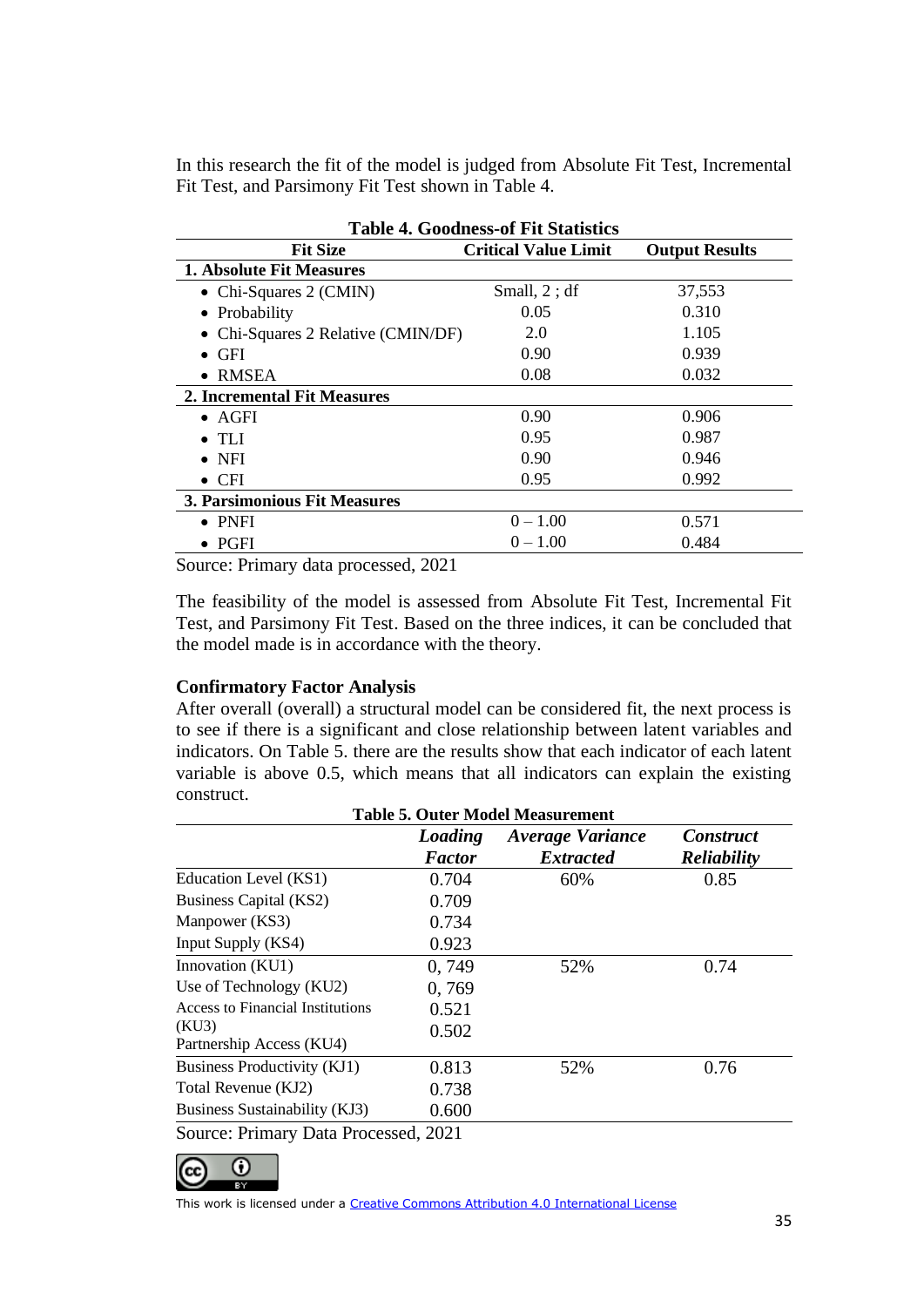Based on Table 5. showing the results of the standardized regression weight where the factor loading has the following results:

- 1) The resource availability construct, the most decisive indicator is the KS4 indicator with an estimate value of 0.923. Which means that the availability of resources is largely determined by the supply of inputs (goods/services) that are sufficient to run the current business.
- 2) Business capability construct, the most decisive indicator is the KU2 indicator with an estimate value of 0.769. Which means that the business capability factor is largely determined by the use of technology in doing business.
- 3) Business performance construct, the most decisive indicator is the KJ1 indicator with an estimate value of 0.813. Which means that business performance factors are largely determined by business productivity during the COVID-19 pandemic which is able to improving business performance.

On Table 5 also presents Averagare Variance Extracted (AVE) values, and reliability estimates. The calculation of Average Variance Extracted shows that all constructs meet the minimum cut-off value of 0.50 or 50%. This means that the measurement of this model has met the requirements of good factor extraction. Reliability test shows the extent to which a measuring instrument can provide relatively the same results when repeated measurements are made on the same object. The minimum reliability value of the dimensions forming the latent variable that can be accepted is 0.70. Judging from the reliability of the constructs, all constructs have met the minimum score of more than 0.7. This means that each construct is reliable or has met the requirements for measuring reliability.

#### **Discussion of Research Results**

The results obtained will explain how the relationship between each factor can be seen in Table 6. This table shows that each factor is interconnected. Judging from discriminant validity, the constructs are completely different from one another. The AVE value in each construct must be greater than the squared correlation value. Because the AVE value in Table 5 is already greater than the correlation value in Table 5 squared, then there is no problem for discriminant validity in the model.

| <b>Construct Correlation</b>                                            | <b>Estimates</b> | <b>Probability</b> |
|-------------------------------------------------------------------------|------------------|--------------------|
| <b>Resource Availability</b><br>$\langle - \rangle$ Business Capability | 0.782            | 0.000              |
| Availability of Resources <--> Business Performance                     | 0.339            | 0.000              |
| <b>Business Capability</b><br><--> Business Performance                 | 0.550            | 0.000              |
| $\cdot$ $\sim$<br>$\sim$<br>$\Omega$ $\Omega$ $\sim$                    |                  |                    |

**Table 6. Correlation Between Constructs**

Significance level:  $= 0.05$ 

Source: Primary Data Processed, 2021 (Appendix 6)

The relationship between each of the factors shown, specifically on the relationship between perceptions of resource availability and business ability, perceptions of resource availability and business performance, perceptions of business capabilities and business performance, shows a significant relationship between the estimated parameters with a probability of 0, 05.

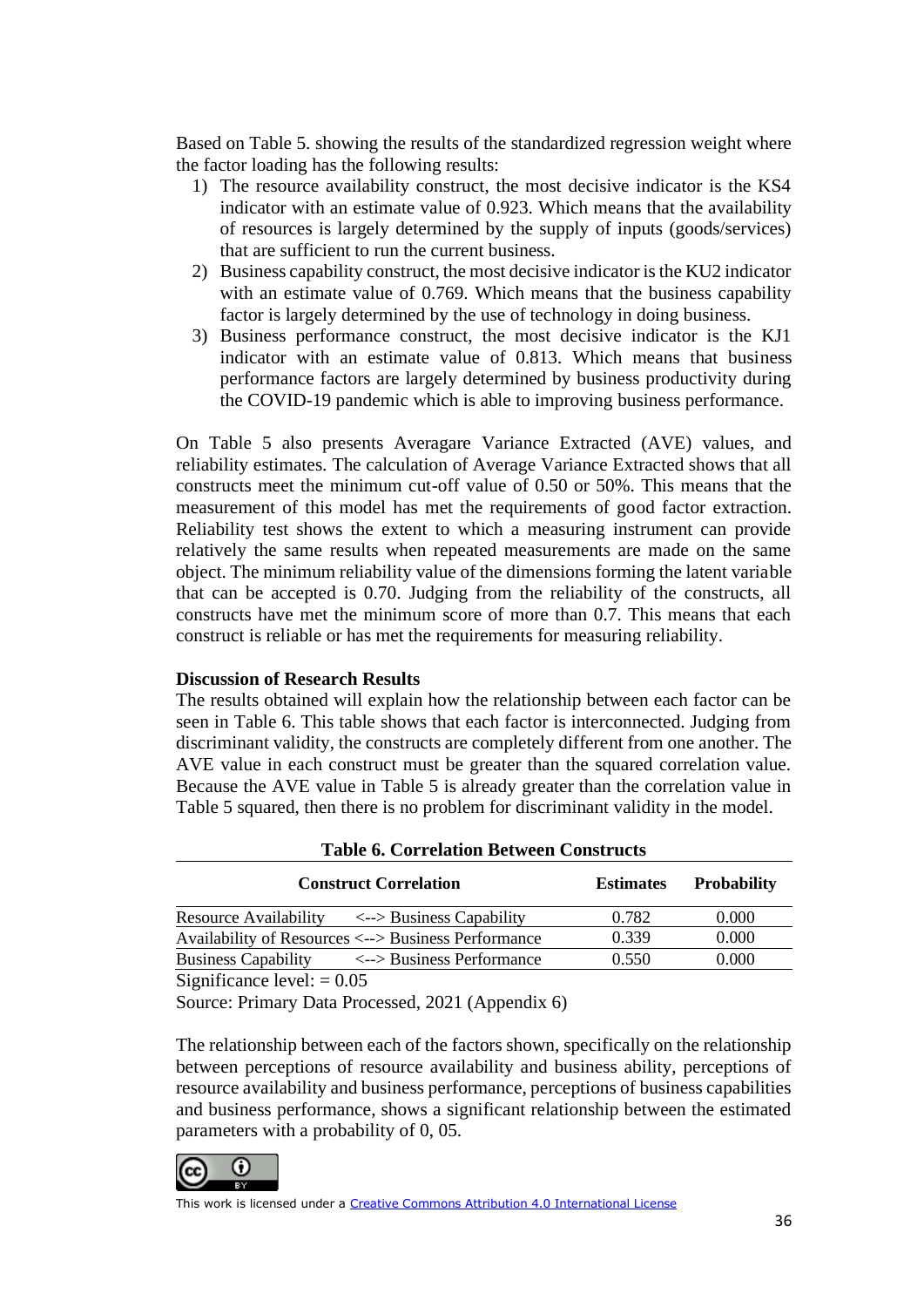#### **Correlation between Resource Availability Factors and Business Capability**

The estimated parameters for the analysis of the resource availability factor with the business capability factor in Table 6 show a significant positive value, namely 0.782 with a probability of 0.00. The number 0.782 indicates a close relationship (because it is above 0.5), while the direction of a positive relationship indicates that the relationship is in the same direction. Thus, the factor of resource availability with the business capability factor has a strong correlation in influencing the competitiveness of MSMEs. The perception of the availability of large resources in doing business will contribute to the score of business ability in influencing the competitiveness of MSMEs. Based on the results of factor analysis, the variable availability of resources is largely determined by the supply of inputs (goods/services), while the variable of business capability is largely determined by the use of technology. This means that the greater the input supply of a business, the use of technology tends to increase.

Supply of inputs in this case such as energy and raw materials needed by businesses, as well as technology used in production such as information technology, use of computers, machines, and others. However, the current COVID-19 pandemic has prompted business actors to adopt a more flexible and responsive way of operating in processing supply chains. Business actors need to find ways to obtain more upto-date information technology systems and more accurate data and coordinate the use of the system in managing the supply chain as a whole. According to Srinivasan, et al (1994), information technology supports business operations internally in the supply chain. By using information technology companies can share data to manage the supply chain as a whole. This is supported by research by Tripathy et al (2014) which states that information technology has a positive effect on supply chain competitive advantage, meaning that better information technology will increase supply chain competitive advantage. By looking at this phenomenon, it can be concluded that MSMEs in Denpasar City will have high competitiveness if they are able to increase the supply of inputs for the use of technology during the COVID-19 pandemic.

**Correlation between Resource Availability Factors and Business Performance** The estimated parameters for the analysis of the availability of resources and business performance in Table 6 show a significant positive value of 0.339 with a probability of 0.00. The number 0.339 indicates a fairly close relationship, while the direction of a positive relationship indicates the relationship is unidirectional. Thus, the availability of resources has a correlation with business performance factors in influencing the competitiveness of SMEs.

Based on the results of factor analysis, the variable availability of resources is largely determined by the supply of inputs (goods/services), while the business performance variable is largely determined by business productivity.This means that the greater the input supply of a business, the productivity of the business will increase. By looking at this phenomenon, it can be concluded that MSMEs in Denpasar City will have high competitiveness if they are able to increase the supply of inputs to their business productivity during the COVID-19 pandemic.

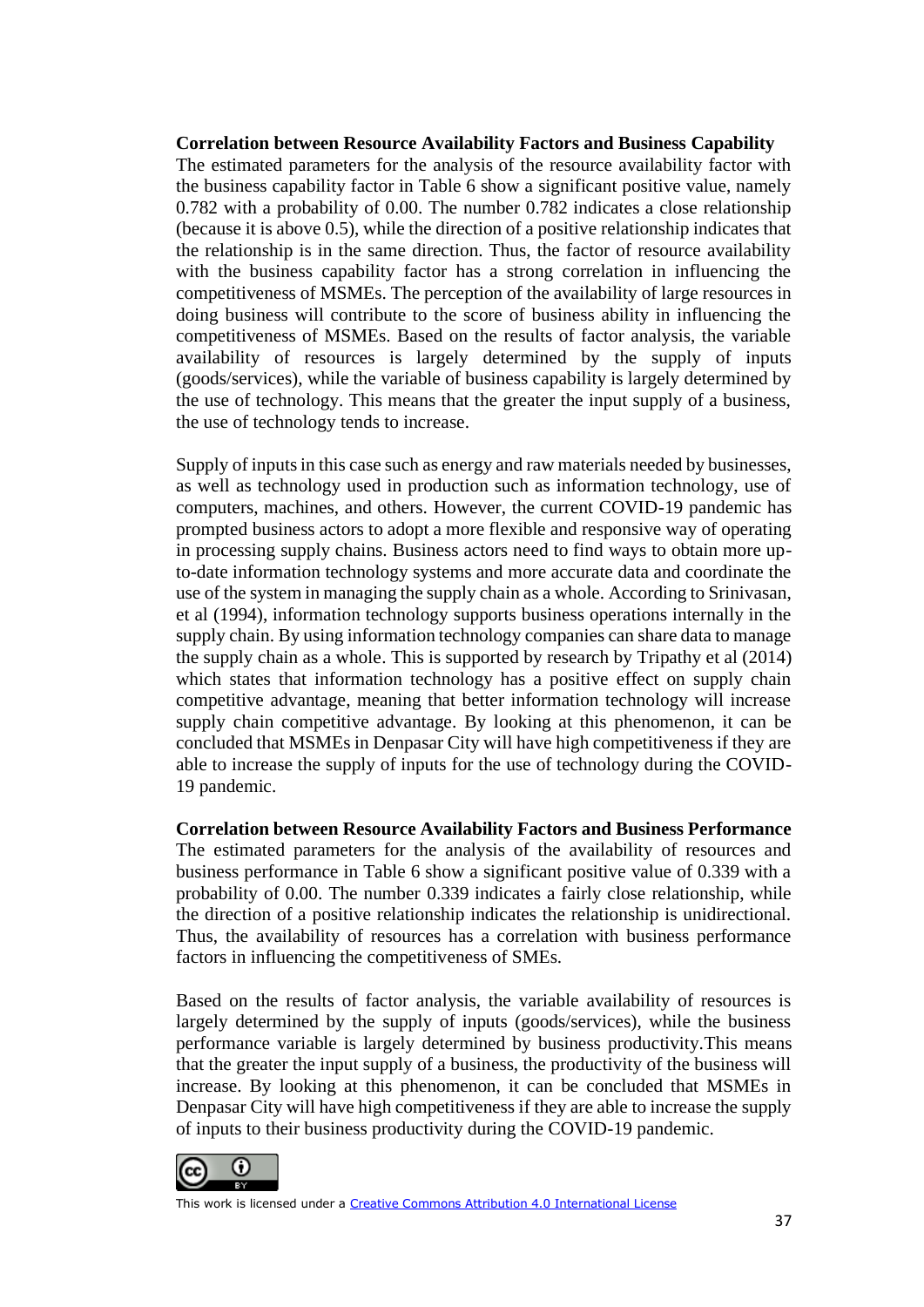The same thing is also shown by research conducted by Toyib (2017), which states that company resources have a significant influence on the performance of small and medium enterprises in Manokwari district. This study found that the company's resources have a very big influence on the success of a company in obtaining profit, sustaining business and competing with other companies. This finding indirectly strengthens previous studies, including those conducted by Sunata (2007). The results of this study indicate that business resources have a positive and significant influence on the performance of small and medium enterprises.

#### **Correlation between Business Capability Factors and Business Performance**

The estimated parameters for the analysis of business capability and business performance factors in Table 6 show a significant positive value of 0.550 with a probability of 0.00. The number 0.550 indicates a close relationship (because it is above 0.5), while the direction of a positive relationship indicates that the two are in the same direction. Thus, the perceived business capability factor has a strong correlation with business performance factors in influencing the competitiveness of MSMEs.

Based on the results of factor analysis, it is stated that the business capability variable is largely determined by the use of technology, while the business performance variable is largely determined by business productivity. This means that the greater the use of technology in a business, the productivity of the business will increase. The use of current business technology can be in the form of digital marketing through advertising on social media and online shopping sites to increase brand awareness of a business. Thus, digitizing micro, small and medium enterprises (MSMEs) is a must during the COVID-19 pandemic. Digitalization is even considered the most qualified strategy to help MSMEs survive and rise during the COVID-19 pandemic. By looking at this phenomenon, it can be concluded that MSMEs in Denpasar City will have high competitiveness if they are able to increase the use of technology for their business productivity during the COVID-19 pandemic.

It is generally recognized that technology can help organizations improve performance and further achieve competitive advantage. Technology also creates barriers for competitors in the competitive arena. In general, the findings of previous studies tend to indicate that technology has a positive effect on company performance (Ellitan, 2003). This is supported by a study conducted by Sakakibara et al. (1997) showed that the use of technology is very potential for a business in improving quality, productivity, reducing lead-time, speeding up processing time, and responsiveness to consumers.

## **Implications of Research Results**

The development of economic activity in Bali Province is currently encouraging the community to be able to survive in the era of the COVID-19 pandemic, after the tourism sector as the main component of contributors to regional original income fell down and did not move due to the pandemic. The Covid-19 pandemic has also had a negative impact on the development of MSMEs, where outdoor

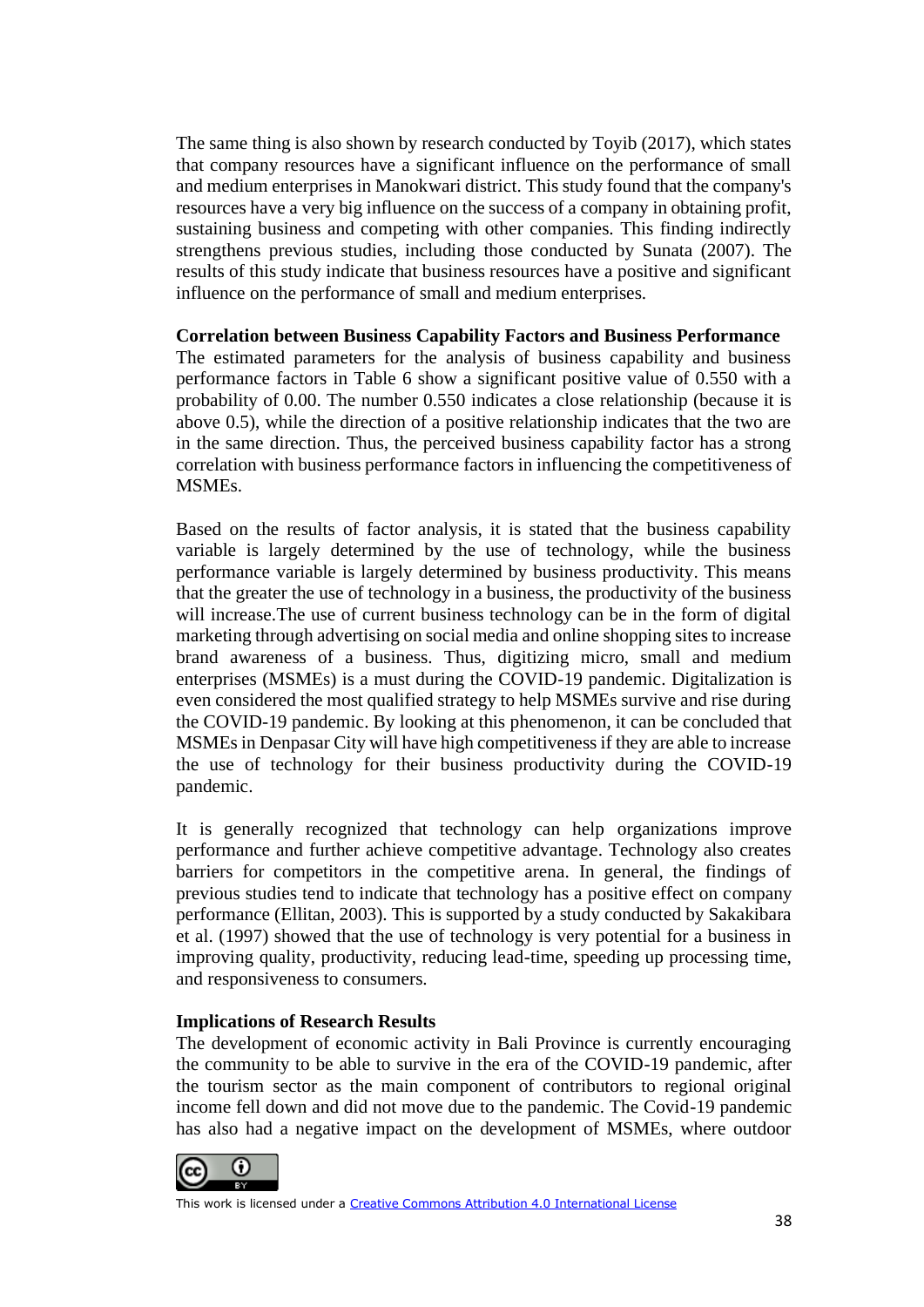community activities tend to decrease and make the incomes of MSME actors decrease. Despite the decline in MSME income over the last two years, business actors still have to survive. Micro, Small and Medium Enterprises (MSMEs) are currently an important element to boost the national economy during the Covid-19 pandemic. The development of Micro, Small and Medium Enterprises (MSMEs) is very strategic, because of its great potential in driving community economic activities.

In this study, it can be seen that the implications for business competitiveness are the ability of a business to be able to adapt to conditions and maintain the ability to compete with each other to achieve a profitable competitive position. The availability of resources and optimal business capabilities will increase business competitiveness, because the availability of sufficient raw materials for the development of SMEs and access to raw materials as input factors in production are important factors for the success of SMEs (Toyib, 2017). This is evident from the high value of the correlation between the availability of resources and business capabilities on the competitiveness of MSMEs in Denpasar City in particular. With indicators on the factor of resource availability having the strongest influence on the competitiveness of MSMEs in Denpasar City during the COVID-19 pandemic.

Currently the development of MSMEs is being pursued by the Denpasar City Government through the Denpasar City Cooperatives and SMEs Service by continuing to optimize the utilization of resources owned by both human resources and the quality of local products developed. As forone of the strategies to increas[eSME competitivenessb](https://www.tribunnews.com/tag/daya-saing-umkm)y digitizing MSMEs. If digitization is massive, then MSME actors should use technology to market their products. However, there are three obstacles faced by MSMEs, namely limited human resources in digital literacy, determining digital platforms, and digital marketing strategies.Thus, the government's role in boosting the economy through empowering MSMEs is very necessary in order to support development, the economy and improve the quality of human resources (HR) and community welfare during the COVID-19 pandemic.

## **5. Conclusion and Suggestion**

The results showed that Most of the respondents are between the ages of 20-25 years, the majority are women. This age is a productive age at work that triggers an entrepreneurial spirit to start or carry out business activities. This study also shows that factors of resource availability with business capability factors, resource availability factors with business performance factors, and business capabilities factors with business performance factors are interconnected with significant positive values and affect the competitiveness of SMEs. The model made meets the goodness-of-fit criteria by looking at the Absolute Fit Index, Incremental Fit Index, and Parsimony Fit Index.

*Factor loading* each variable meets the estimated number  $> 0.3$  and is significant, which means that the correlation between each variable and each factor has well represented each construct. In terms of resource availability, the most decisive indicator is the supply of inputs (goods/services). Then, on the business capability

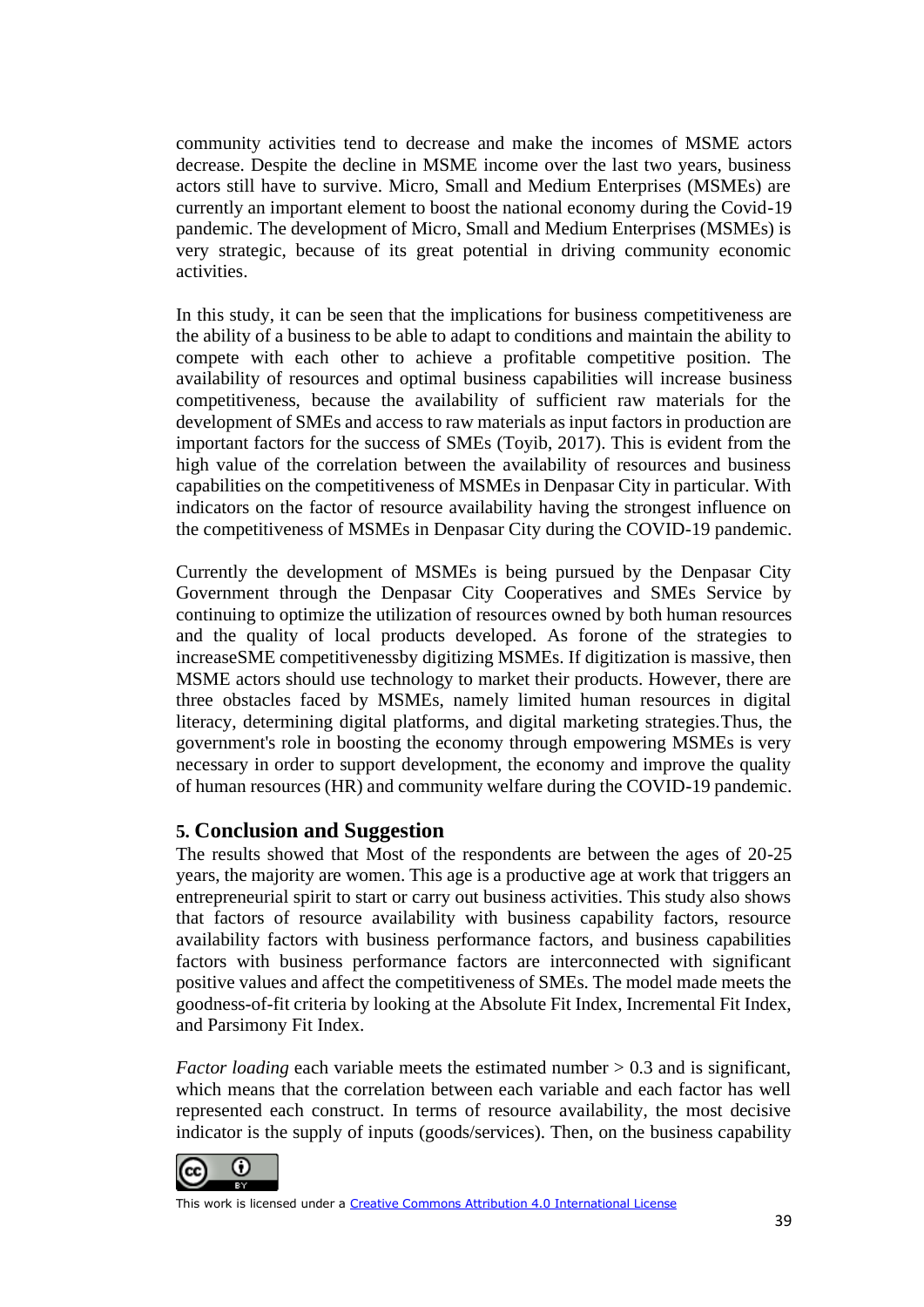factor, the most decisive indicator is the indicator of the use of technology. Furthermore, on business performance factors, the most decisive indicator is business productivity. The concept of developing small and medium enterprises is needed as a driver of the community's economy in Denpasar City which focuses on developing company resources through the availability of cheap raw materials, easy access to capital, increasing the capacity of MSME actors through increased entrepreneurship training, to prepare and encourage MSMEs so that small businesses and Medium-sized businesses in Denpasar City can continue to grow, survive and survive the current COVID-19 pandemic.

The government must ensure that there is ongoing support, both in terms of financing, as well as sales strategies with digital marketing education so that MSME products are competitive. In terms of licensing, it is necessary to give affirmation so that MSMEs get legality, as well as business credit guarantees. Make it easier for MSMEs to access various assistance provided by the government by transforming into the formal sector. MSMEs are also increasingly providing optimal support for state revenues, as well as welfare guarantees for their workers.

### **6. Acknowledgement**

The authors would like to thank Udayana University, Faculty of Economics and Business for their support and also to Ni Putu Wiwin Setyari as the advisor who has provided analytical input in this research.

### **References**

- 1. Badan Perencanaan Pembangunan Nasional. (2014). *Analisis Daya Saing UMKM di Indonesia.* Jakarta: Bappenas.
- 2. Bititci, Umit S., Trevor Turner dan Carsten Begemann. (2000). Dynamics of performance measurement systems. *International Journal of Operations & Production Management*. 20(6), 692-704.
- 3. Buckley, P.J., Pass, C.L. and Prescott, K. (1988). Measures of international competitiveness: a critical survey. *Journal of Marketing Management.* 4 (2), 175–200.
- 4. Ellitan, L. (2003). Peran Sumber Daya Dalam Meningkatkan Pengaruh Teknologi. *Jurnal Manajemen & Kewirausahaan*. 5(2), 155-170.
- 5. Gál, A. N. 2010. *Competitiveness of small and medium sized enterprises – a possible analytical framework.* Diunduh tanggal 20 Juli 2021 dari http://heja.szif.hu/ECO/ ECO-100115- A/eco100115a.pdf.
- 6. Grima, S., Dalli-Gonzi, R., Thalassinos, I.E. (2020). The impact of COVID-19 on Malta and its Economy and Sustainable Strategies. [http://ssrn.com/abstract=3644833.](http://ssrn.com/abstract=3644833)
- 7. Herustiati, and Junaidi, A. (2002). *Factors Affecting the Competitiveness of, and Impact of the 1997-99 Monetary Crisis on, Selected Small and Medium Manufacturing Industries in Central and West Java*. Report of A Survey. PEG Project.USAID.
- 8. Lantu, D. C., Triady, M. S., Utami, A. F., & Ghazali, A. (2016). Pengembangan Model Peningkatan Daya Saing UMKM. *Jurnal Manajemen Teknologi,* 15(1), 77-93.
- 9. Lee, D. Y. & Tsang, E. W. K. (2001). The Effect of Entrepreneurial Personality, Background and Network Activities on Venture Growth. *Journal of Management Studies*. 38(4), 583-602.